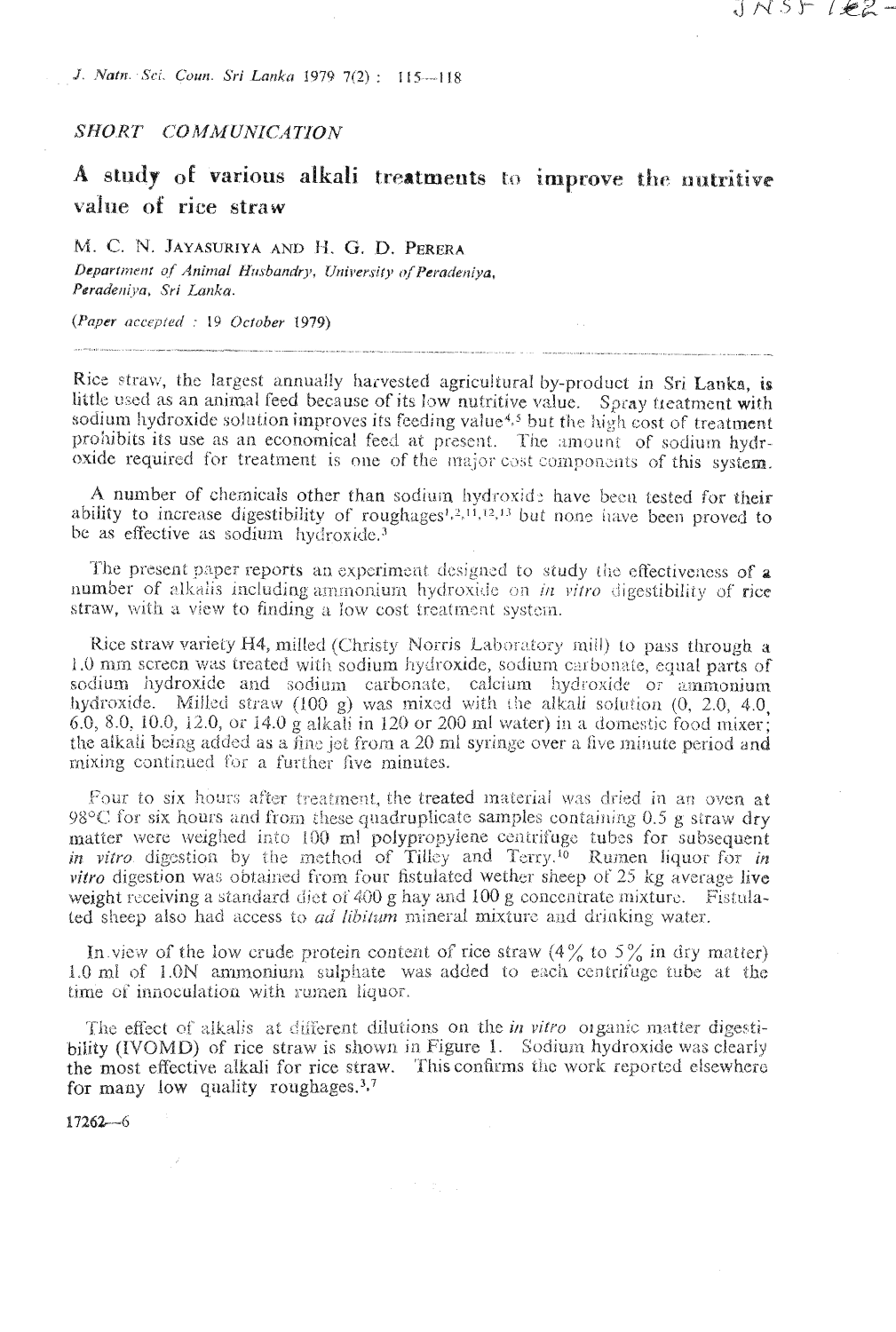

 $\mathcal{E}_{\text{max}} \geq 2$ 

Figure  $\pm$ .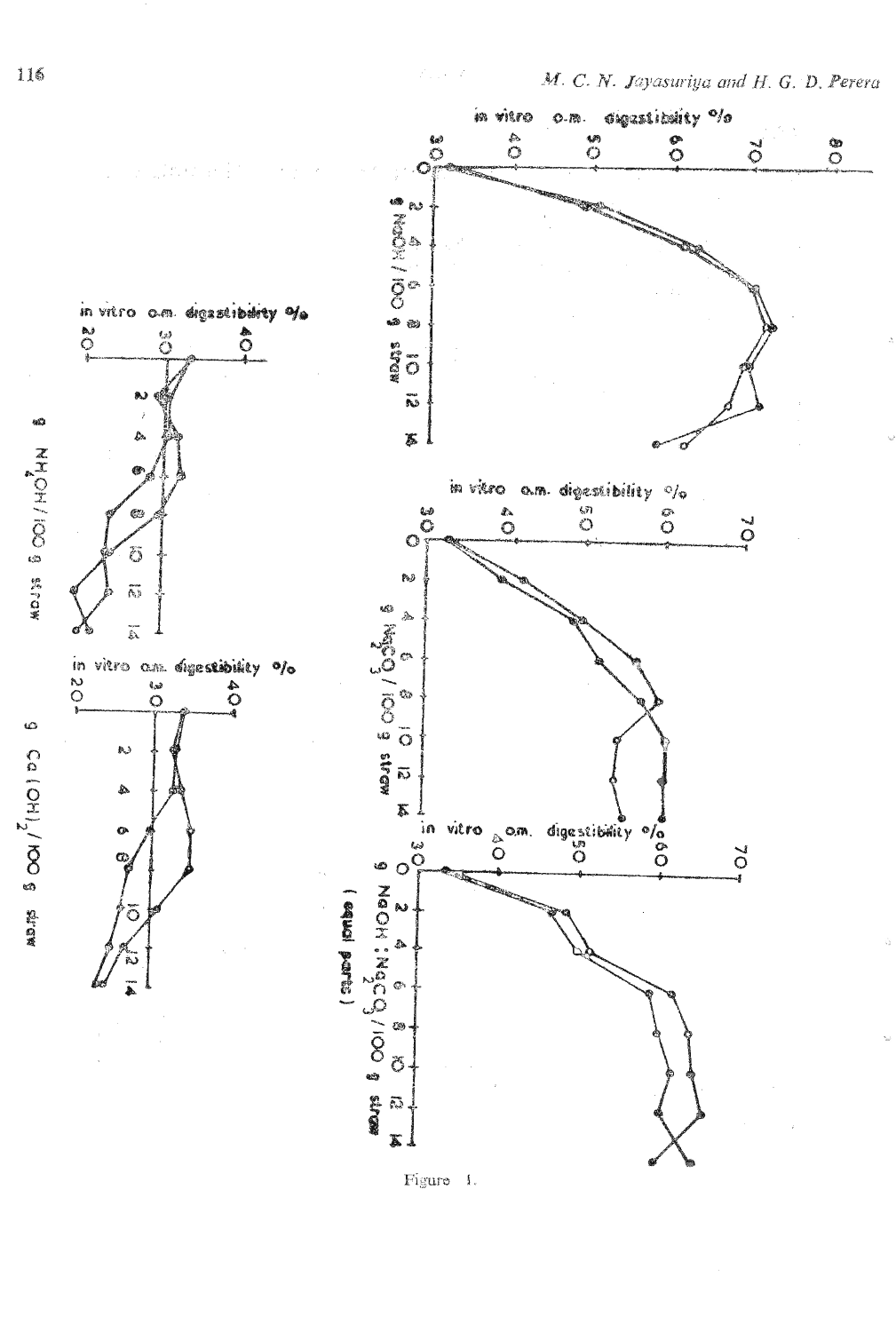## A study of various alkali treatments to improve the nutritive value of rice straw  $1!7$

Sodium carbonate alone was less effective than pure sodium hydroxide. But unlike the findings of Chandra and Jackson<sup>1</sup> for ground maize cobs, the mixture of equal parts of sodium hydroxide and sodium carbonate did not improve the organic matter digestibility of rice straw any further than pure sodium carbonate. This could have been due to the nature of the substrate as different substrates may require specific treatments.<sup>9</sup>

Similar to the work reported elsewhere<sup> $2,11$ </sup> calcium hydroxide appeared to have no effect on the organic matter digestibility of rice straw. This was probably because of its low solubility since Gharib et  $a\lambda^2$  found that when calcium hydroxide treated material was allowed to stand for 150 days, its digestibility increased as much as the material treated with sodium hydroxide. This could be of significance when developing techniques for ensiting alkali treated straws.

In recent years, ammonium hydroxide has attracted much attention for the treatment of roughages because of the added advantage of increased nitrogen content of the treated material. However as recorded by Walss et al<sup>11</sup> ammonium hydroxide was much less effective than sodium hydroxide in increasing the digestibility of straw. The poor response to ammonium hydroxide could have been due to the "open treatment" practiced as a closed reaction vessel may probably be essential to obtain maximum effectiveness.<sup>3</sup>

With all alkalis, the dilution rate examined showed no significant influence of digestibility. As reported earlier<sup>4,6</sup> there appears to be no benefit in increasing the volume of solution beyond  $120$  and per  $100$  g shraw.

Sodium hydroxide was the most effective alkali for improving the nutritive value of rice straw. The diminishing digestibility response with increasing level of sodium hydroxide from 4 to 8  $g/100 g$  straw is in general agreement with work that has been reported earlier.<sup>6,8</sup> As suggested by Jayasuriya,<sup>4</sup> 4 to 6 g sodium hydroxide per 100 g straw appears to be the most effective dosage for treating rice straw. However in view of the high cost of sodium hydroxide, more effective methods of treatment will have to be developed if alkali treated straw is to be of benefit to the ordinary farmer. This aspect should receive high priority in future research.

## Acknowledgements

Financial assistance from the National Science Council of Sri Lanka is gratefully acknowledged.